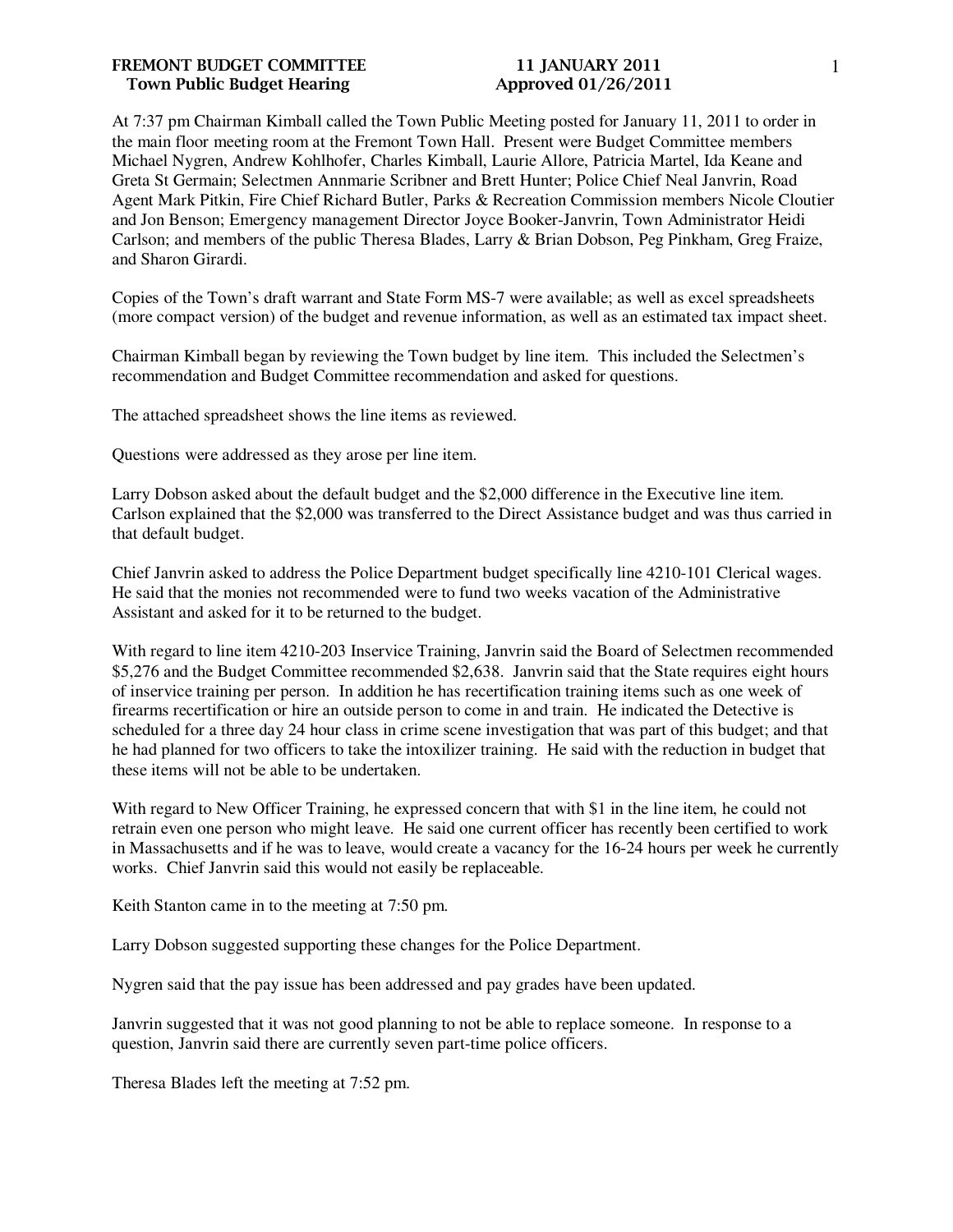Chief Janvrin explained that part-time certified officers can only work 1,300 hours per year.

Pinkham asked if the Town could turn the money back if it was not used. This would be the Selectmen's discretion. Pinkham then asked the Budget Committee to reconsider the request.

Keane moved to increase the Budget Committee recommendation on line 4210-207 New Officer Training by \$6,937 to a total recommendation of \$6,938. Allore seconded. The vote passed 4-3 with Nygren, Kohlhofer and Martel voting in the negative.

Discussion then moved to line 4210-101 Clerical. Nygren said that the funds had previously been paid out from the Animal Control Budget and that this was discussed at the Budget Committee meetings as a possible solution.

Kohlhofer moved to reduce 4414-301 Animal Control Wages by \$1,000 to \$5,515 and increase the Police Department 4210-101 Clerical Wages by \$1,000 to \$28,052. Keane seconded and the vote was unanimously approved 7-0.

With regard to In-service Training line item 4210-203 the Budget Committee explained that their rational for reduction was because it is beyond what is required by State law. Janvrin said he asks for the additional training for liability reasons. He said until the past couple of years when it has been cut, that he always had 24 hours of in-service training per officer. There was discussion about liability issues and Court decisions that indicate lack of funding is not a suitable reason for lack of training.

It was stated that all hope the increase in the pay matrix will help with the turnover.

There was discussion about the training standards and a review of the detail within the Police Department rationale. The Budget Committee's recommendation was for one hour per month per person; and Janvrin asked for two hours plus the added time for recertification of instructors and other specialized courses.

Keane moved to for the Budget Committee to recommend \$5,276 for In-service Training in line 4210- 203. Allore seconded and the vote was unanimously approved 7-0. Kimball asked Chief Janvrin in future years to detail out more information for in-service hours including exactly what is required for the recertifications and other in-service items so the information is clearer to the Committee.

Kimball returned to the line item review of the budget items.

Larry Dobson asked for the difference in the Fire Rescue Department budget. Kimball explained that the largest change was in a request for a full-time Fire Chief in the station during daytime hours.

It was further added that the Fire Rescue Department has historically grossly underspent their budget. There was a final review of 2010 expenditures and the one time expense of \$11,000 for a new thermal imaging camera had been removed.

Matthew Thomas came into the meeting at 8:17 pm.

There was discussion about the number of calls answered by the Fire Rescue Department and some calls where Raymond Ambulance (contracted service) is the only responder for a medical call.

Booker-Janvrin said that this is about public safety and peoples lives.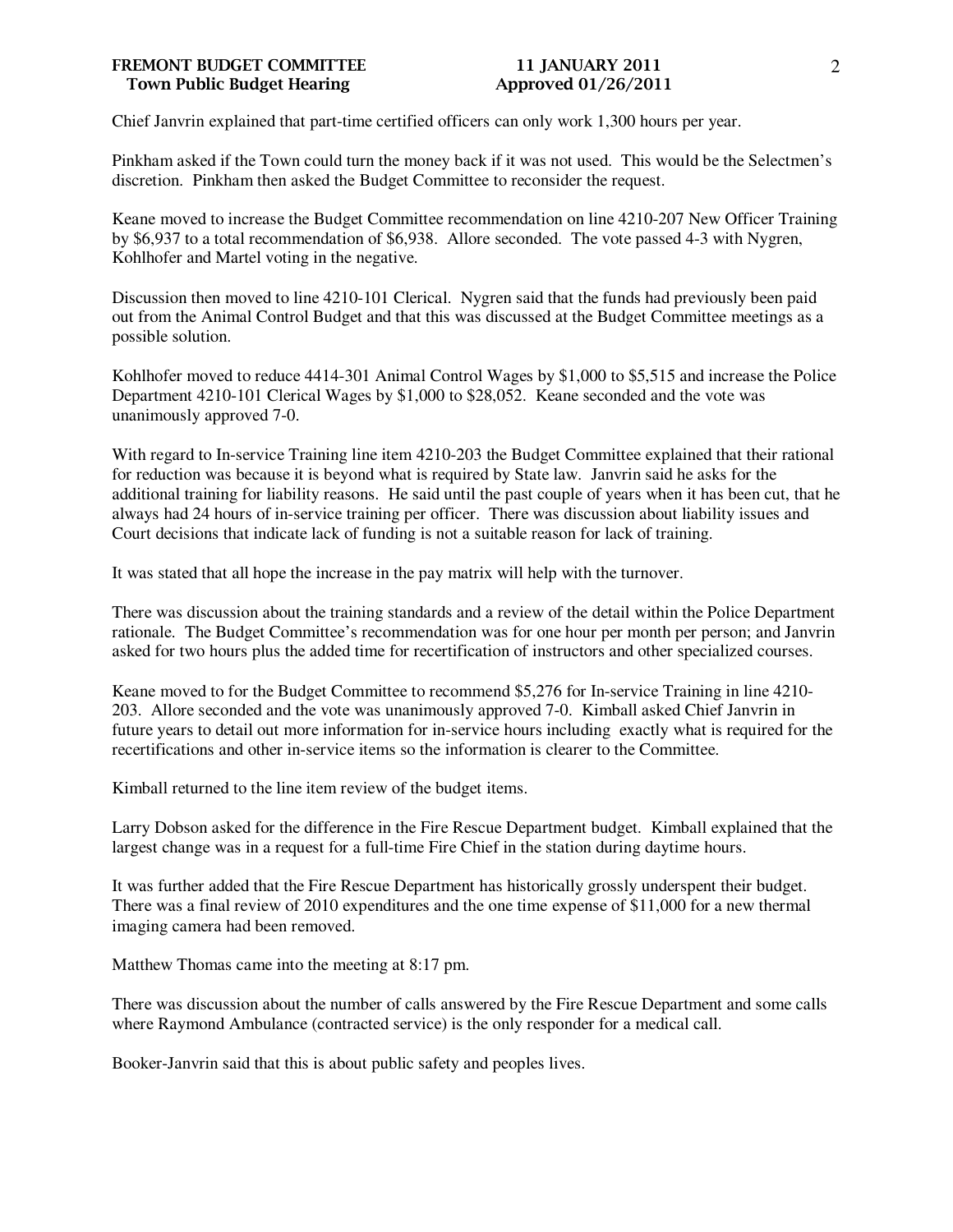Chief Butler thought that there had been 52 more calls in 2010 than 2009 but did not have final tallies yet. Nygren added that over the past couple of years, the number of calls are increasing but that the calls unanswered by a Fremont responder are about the same, percentage-wise, as the past couple of years. Booker-Janvrin said that having someone dual-certified is in the Town's best interest.

Pinkham asked for clarification on opinions and data.

Martel offered that the Budget Committee had discussed this at their meetings with the Fire Rescue Department and made a decision that the Town just could not afford it right now. Keane added that she had heard loud and clear that the population has not increased in the past couple of years; and there have not been major changes in the call volume and status adding that it is just not the right time right now to hire another full-time staff person and take on the associated costs.

Chief Butler added that years ago there were more people who worked in Town, and that daytime response is not the same any more.

In answer to Larry Dobson's initial question about the changes in recommendations, Butler added that one of the other cuts was \$3,000 in protective gear and uniforms. Fuel was reduced slightly as was dues and conferences.

Kohlhofer added that his rational was we have not ever had a full-time person and that he felt part of moving to a small town is that there are not always full-time services. You weigh your decision based on what is available and what you want. He added that we can't have everything that we would like and the Budget Committee made some choices. Adding a full-time position expense adds other permanent expenses as well, such as retirement and other benefits.

Stanton suggested that a warrant article could be put forth for this item. Kimball said that the Budget Committee had also suggested this as a way to bring the idea and the position forward to the voters.

Nygren discussed the Town's needs year to year and perhaps prioritizing items throughout the year to decide how to handle the town's needs on a more balanced basis, deciding what to make a priority in each budget year. He said that all departments come in with good arguments for what they need but that we cannot support (afford) everything.

Martel highlighted two full-time positions that were cut this year and those two employees lost their benefits, and how devastating that was.

Kohlhofer discussed tax arrearages and the difficult times being faced by residents.

There was discussion about what might be viewed in another year, as well as other questions such as hiring to part-time people at a lower rate to cover certain days or busy times. St Germain suggested that it be monitored and reported back with additional documentation next year.

A typographical error was noted on the MS-7 under Building Inspection in that the Budget Committee's recommendation should be \$30,607; or \$200 less than the Selectmen's recommendation of \$30,807.

There was discussion about the contracts for solid waste disposal and collection and the fuel adjustment.

There was discussion about the prior year budgeting for road maintenance and that there is \$150,000 included in the 2011 budget for paving; which will be bid out at the time it is done.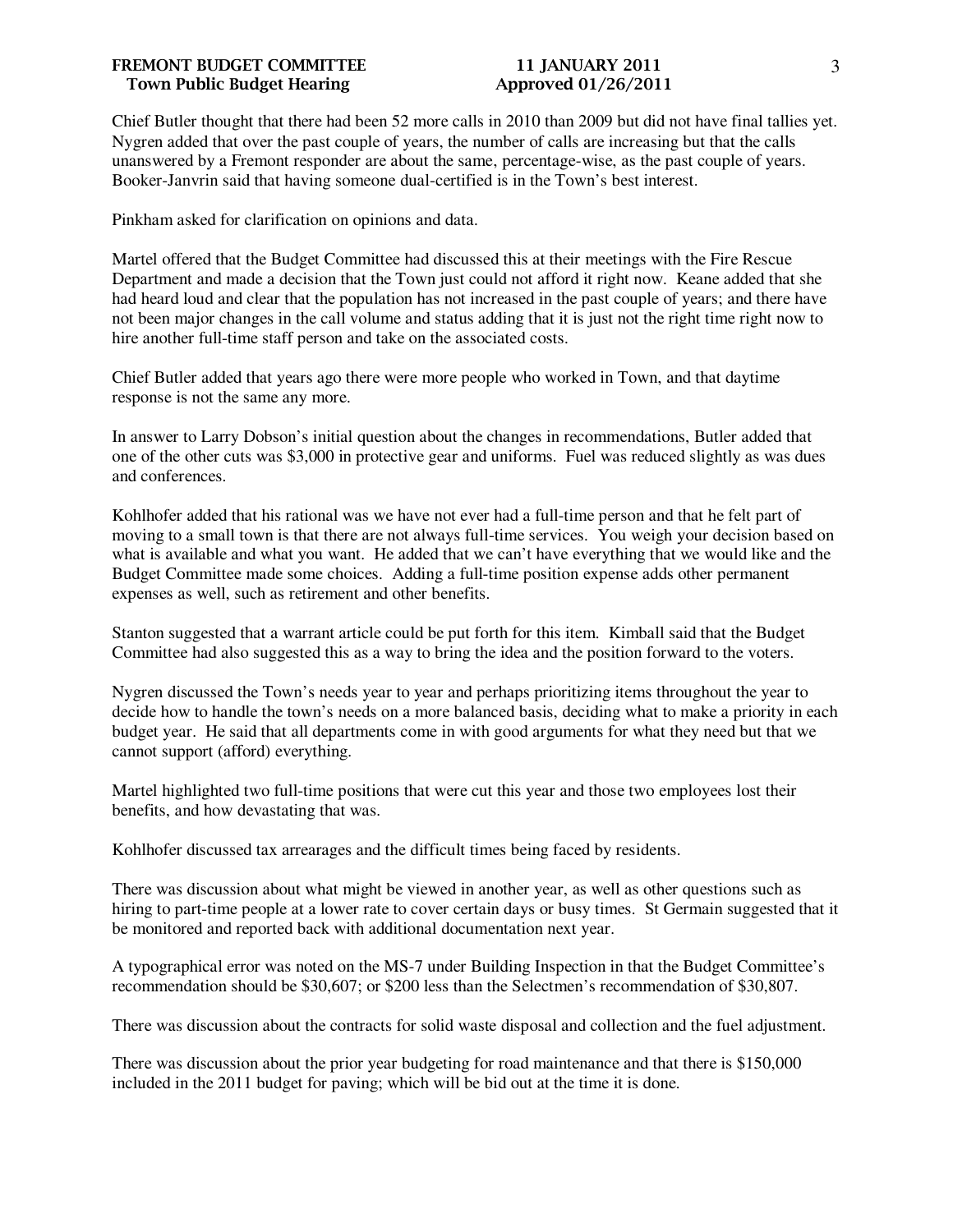Cloutier asked about the Committee's recommendation in the Parks & Recreation budget. The Committee indicated their recommendation reduced the summer program field trips to one per week from two; thus also reducing the bus rental costs. They also recommended \$500 less for the Playgroup based on historical expenditures.

Cloutier explained that in prior years they were not being charged for their time at the Brentwood Gym. She said Playgroup has increased due to the open gym and sense of community. She had been using the Church and moved to the gym to be more active; at a cost of \$3 per child (Town share and parent also pays \$3); which had never been billed to the Town (or parents) until about a month ago when new management came in. She reviewed the program and how it works and believes it is a good program. With a \$500 budget they can only afford to go for about six of the 10 months that the playgroup functions. She asked them to reconsider the \$500 being put back in the budget.

Keane moved to put \$500 back into the Budget Committee recommendation for Playgroup, line 4520- 020. Martel seconded and the vote was 3 in favor and 4 opposed (Nygren, Kohlhofer, Allore and Martel). The motion did not pass.

Jon Benson and Nicole Cloutier left the meeting at 9:05 pm.

It is noted that twice per year tax billing saved a significant amount of money in interest on Tax Anticipation Notes.

Peg Pinkham left the meeting at 9:13 pm.

Kohlhofer then began reading each of the Warrant Articles aloud.

**ARTICLE 2**: To see if the Town will vote to authorize a total appropriation of \$465,000 for a lease/purchase of a 2011 KME Fire Truck; and to raise and appropriate the sum of one hundred thousand dollars (\$100,000) for the down payment; and further to authorize the withdrawal of one hundred thousand dollars (\$100,000) from the Fire Truck Capital Reserve Fund for said down payment; further to authorize the Selectmen to enter into a lease/purchase agreement or issue bonds and/or notes under and in compliance with the Municipal Finance Act, RSA 33:1 et seq, as amended; in an amount not to exceed \$365,000 and to authorize the Selectmen to apply for, obtain and accept federal, state or other aid if any, which may be available for said purchase and to comply with all laws applicable to said purchase; to authorize the Selectmen to issue negotiate sell and deliver said bonds, notes, or lease/purchase agreements and to determine the rates of interest thereon and the maturity and other terms thereof; and to authorize the Selectmen to take any other action or to pass any other vote relative thereto. The Selectmen \_\_\_ recommend this appropriation \_\_\_\_\_. The Budget Committee \_\_\_ recommend this appropriation \_\_\_\_. (3/5 ballot vote required.)

Kohlhofer moved to recommend Article 2. Allore seconded. The vote was approved 7-0.

Article 3 was read aloud.

**ARTICLE 3**: Shall the Town of Fremont raise and appropriate as an operating budget, not including appropriations by special warrant articles and other appropriations voted separately, the amounts set forth on the budget posted with the warrant or as amended by vote of the first session, for the purposes set forth therein, totaling \$2,588,713? Should this article be defeated, the default budget shall be \$2,452,660 which is the same as last year, with certain adjustments required by previous action of the Town of Fremont or by law or the governing body may hold one special meeting, in accordance with RSA 40:13, X and XVI, to take up the issue of a revised operating budget only.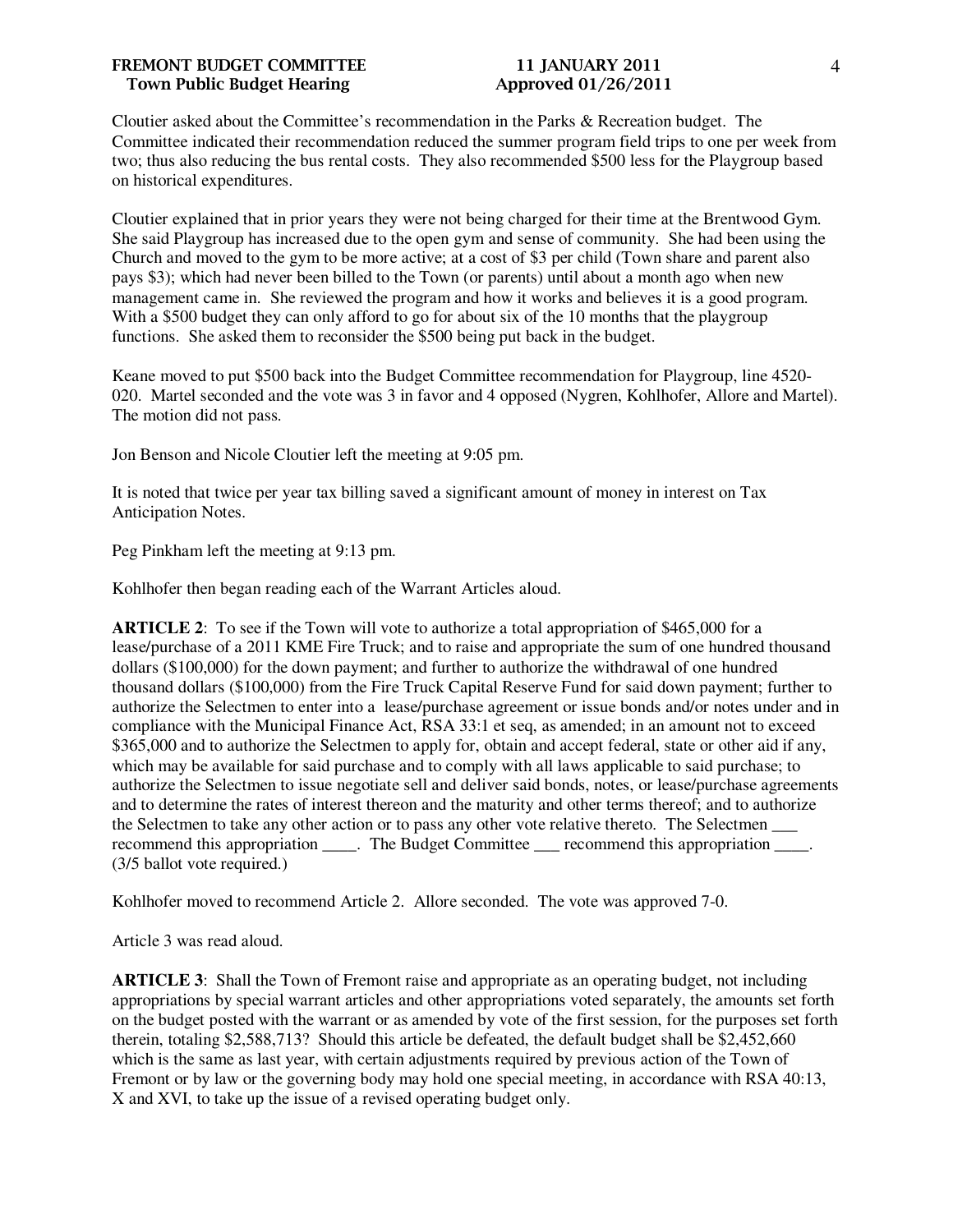Note: This operating budget warrant article does not include appropriations contained in ANY other warrant articles. The Selectmen recommend this appropriation The Budget Committee recommends this appropriation 5-0. (Majority vote required.)

Budget Committee action to vote on the revised number was deferred until all of the changes are made from this evening and a new total is obtained. This will be finalized at the Committee's meeting on Thursday night.

Kohlhofer read through Articles 4, 5, 6, 7,8, 9, and 10.

**ARTICLE 4**: To see if the Town will vote to raise and appropriate the sum of twenty thousand dollars (\$20,000) to be placed in the Highway Department Equipment Capital Reserve Fund. The Selectmen recommend this appropriation 3-0. The Budget Committee recommends this appropriation 5-1. (Majority vote required.)

**ARTICLE 5**: To see if the Town will vote to raise and appropriate the sum of twelve thousand five hundred dollars (\$12,500) to be placed in the Police Cruiser Capital Reserve Fund. The Selectmen recommend this appropriation 3-0. The Budget Committee recommends the appropriation 6-0. (Majority vote required.)

**ARTICLE 6**: To see if the Town will vote to raise and appropriate the sum of twenty-five thousand dollars (\$25,000) to be placed in the Town Hall Renovations Capital Reserve Fund. The Selectmen recommend this appropriation 3-0. The Budget Committee recommends this appropriation 6-0. (Majority vote required.)

**ARTICLE 7**: To see if the Town will vote to raise and appropriate the sum of fifteen thousand dollars (\$15,000) to be placed in the Property Reassessment Capital Reserve Fund. The Selectmen recommend this appropriation 3-0. The Budget Committee recommends this appropriation 6-0. (Majority vote required.)

**ARTICLE 8**: To see if the Town will vote to raise and appropriate the sum of twenty-five thousand dollars (\$25,000) to be placed in the Fire Truck Capital Reserve Fund. The Selectmen recommend this appropriation 3-0. The Budget Committee recommends this appropriation 6-0. (Majority vote required.)

**ARTICLE 9**: To see if the Town will vote to raise and appropriate the sum of twenty thousand dollars (\$20,000) to be placed in the Highway Maintenance Building Capital Reserve Fund. The Selectmen recommend this appropriation 3-0. The Budget Committee recommends this appropriation 4-2. (Majority vote required.)

**ARTICLE 10:** To see if the Town will vote to raise and appropriate the sum of ten thousand dollars (\$10,000) to be placed in the Historic Museum Capital Reserve Fund. The Selectmen recommend this appropriation 3-0. The Budget Committee does not recommend this appropriation 5-1. (Majority vote required.)

Carlson highlighted that the Board of Selectmen has still to decide to fund any Capital Reserve Funds from Unreserved Fund Balance. If they do so, the articles will only have additional verbiage added to them, and those articles funded from Unreserved Fund Balance will not be a 2011 tax impact.

Kohlhofer read Articles 11, 12, and 13.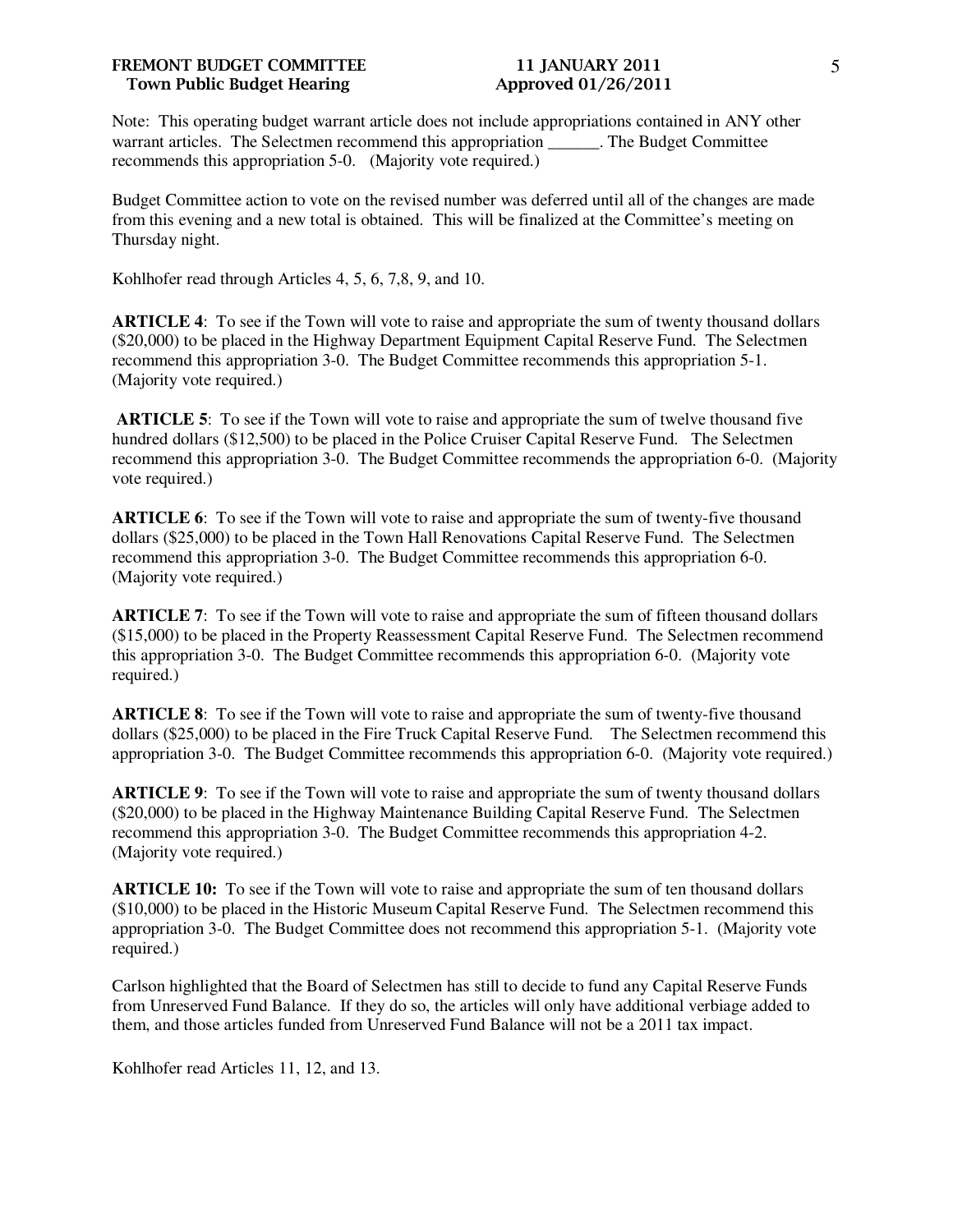**ARTICLE 11:** To see if the Town will vote to raise and appropriate the sum of twenty-six thousand nine hundred ninety-six dollars (\$26,996) to purchase and equip a Police Cruiser for the Police Department; and further to authorize the withdrawal of twenty-four thousand dollars (\$24,000) from the Police Cruiser Capital Reserve Fund created for this purpose. The Selectmen recommend this appropriation 3-0. The Budget Committee recommends this appropriation 6-0. (Majority vote required.) There is \$2,996 to be raised from taxation for this article.

**ARTICLE 12:** To see if the Town will vote to raise and appropriate the sum of six thousand three hundred eighty-five dollars (\$6,385) for the purchase of OHRV equipment; and further to authorize the withdrawal of six thousand three hundred eighty-five dollars (\$6,385) from the OHRV Special Revenue Fund created for this purpose. The Selectmen recommend this appropriation 3-0. The Budget Committee recommends this appropriation 6-0. (Majority vote required.) There is no amount to be raised from taxation for this article.

**ARTICLE 13:** To see if the Town will vote to raise and appropriate the sum of one hundred twelve thousand dollars (\$112,000) to renovate the Fremont Highway shed to a maintenance garage and build a salt and sand pole barn storage area; and further to authorize the withdrawal of one hundred twelve thousand dollars (\$112,000) from the Highway Building Capital Reserve Fund created for this purpose. The Selectmen recommend this appropriation 3-0. The Budget Committee recommends this appropriation \_\_\_. (Majority vote required.) There is no amount to be raised from taxation for this article.

The Budget Committee considered the article. Carlson had presented additional information indicating that the article does not need to say "not to exceed" because by law the amount raised is a ceiling. It was also explained that if less than the \$112,000 is needed, that a lower amount can be removed from the Capital Reserve Fund as was done a the tax rate setting in 2010 for the recertification article.

Motion was made by Keane to recommend Article 13. St Germain seconded and the vote was approved 5-2. with Kohlhofer and Nygren voting in the negative.

Kohlhofer read Article 14.

**ARTICLE 14:** To see if the Town will vote to raise and appropriate the sum of forty-nine thousand five hundred fifty dollars (\$49,550) to continue the Public Health Mosquito Control Program. The Selectmen recommend this appropriation 3-0. The Budget Committee recommends this appropriation 4-2. (Majority vote required.)

Kohlhofer read Article 15.

**ARTICLE 15:** To see if the Town will vote to establish a revolving fund pursuant to RSA 31:95-h, for the purpose of Cable Access, and to raise and appropriate twenty-five thousand dollars (\$25,000) from cable franchise fees, to be placed in said fund. All revenues received from cable franchise fees will be deposited into the fund, and the money in the fund shall be allowed to accumulate from year to year, and shall not be considered part of the Town's General Fund unreserved fund balance. The Town Treasurer shall have custody of all monies in the fund, and shall pay out the same only upon order of the governing body and no further approval is required by the legislative body to expend. Such funds may be expended only for the purpose for which the fund was created. The Selectmen recommend this appropriation 3-0. The Budget Committee recommends this appropriation 6-0. (Majority vote required.) There is no amount to be raised from taxation for this article.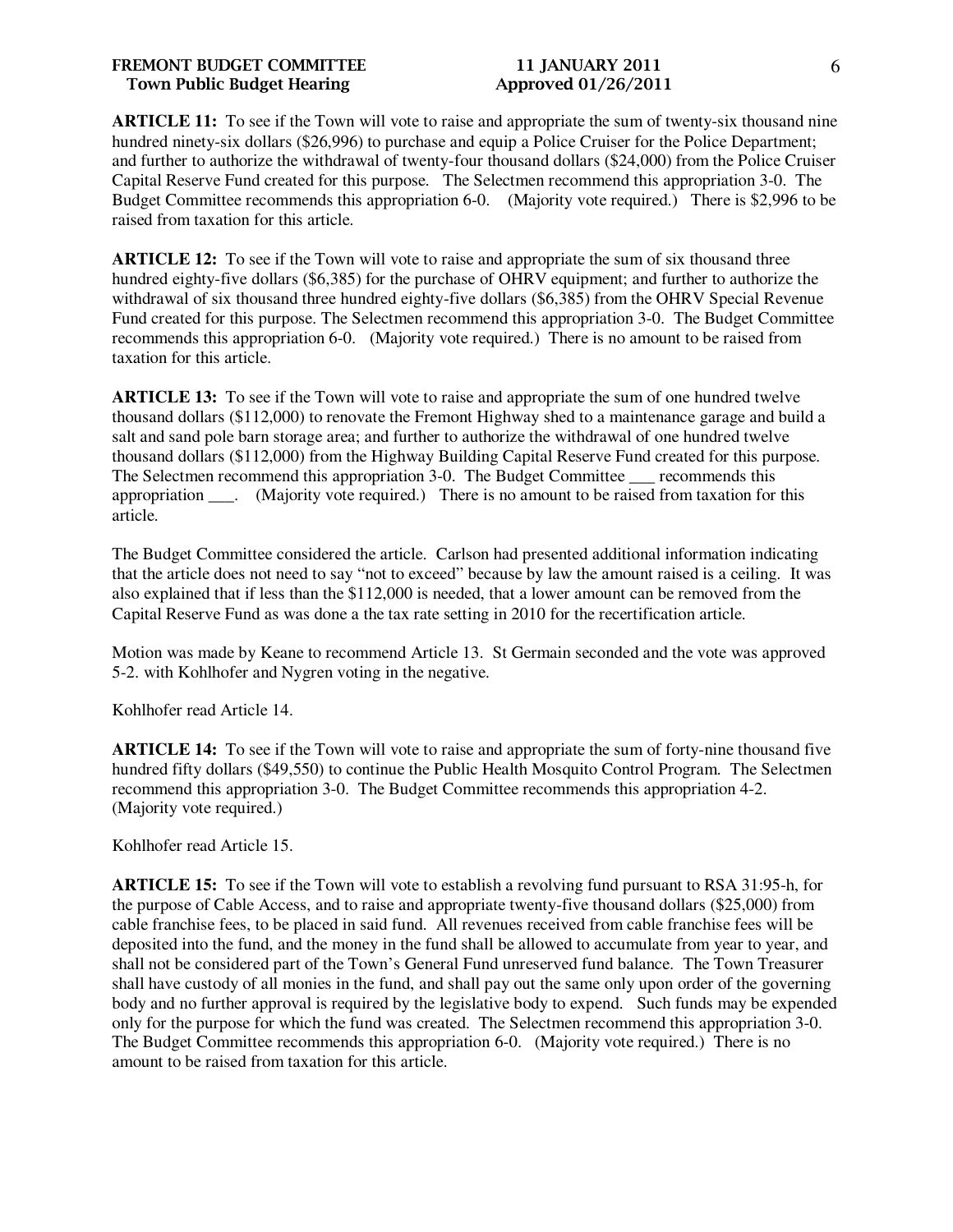There was discussion about the return line being nearly completed and the cable channel being selffunding, once a fund was established for the Town to accept and expend revenues from.

It was stated that there is no impact to taxpayers of this article and it does not involve raising Town dollars. These funds came from Comcast cable subscribers.

Kohlhofer read Article 16.

**ARTICLE 16:** To see if the Town will vote to raise and appropriate the sum of five thousand two hundred dollars (\$5,200) for an increase in the Road Agent Salary. The Selectmen recommend this appropriation 3-0. The Budget Committee does not recommend this appropriation 4-2. (Majority vote required.)

Committee members noted that this is not recorded correctly and that they voted to recommend this appropriation 4-2.

Kohlhofer read Article 17.

**ARTICLE 17:** To see if the Town will vote to change the term of elected Road Agent from one (1) to three (3) years. The Selectmen recommend this article 3-0. The Budget Committee does not recommend this article 6-0.

Committee members noted that this is not recorded correctly and that they voted to recommend this article 6-0.

Kohlhofer read Articles 18, 19, and 20.

**ARTICLE 18:** Pursuant to RSA 41:45-a, are you in favor of having the office of Town Clerk combined with the office of Tax Collector, thereby creating a new office of Town Clerk-Tax Collector to be held by one individual, with a term of 3 years? The Selectmen recommend this article 3-0. The Budget Committee recommends this article 6-0. (Majority ballot vote required).

**ARTICLE 19:** To see if the Town will vote to adopt the provisions of NH RSA 36-A:4-a, I (b) to authorize the Conservation Commission to expend funds for contributions to qualified organizations for the purchase of property interests, or facilitating transactions related thereto, where the property interest is to be held by the qualified organization and the Town will retain no interest in the property. The Selectmen recommend this article 3-0. The Budget Committee does not recommend this article 5-1. (Majority vote required.)

**ARTICLE 20:** To see if the Town will vote to appoint the Board of Selectmen as agents to expend from the Radio Communications Capital Reserve Fund previously established in 1998. The Selectmen recommend this article 3-0. The Budget Committee recommends this article 6-0. (Majority vote required.)

There was some explanation of this authorization and how it would be used to replace communication equipment if needed in between Town Meeting sessions.

Kohlhofer read Article 21.

**ARTICLE 21:** To see if the Town will vote to adopt the provisions of NH RSA 41:14-a in accordance with NH RSA 41:14-c to authorize the Selectmen to sell land, buildings, or both, which have been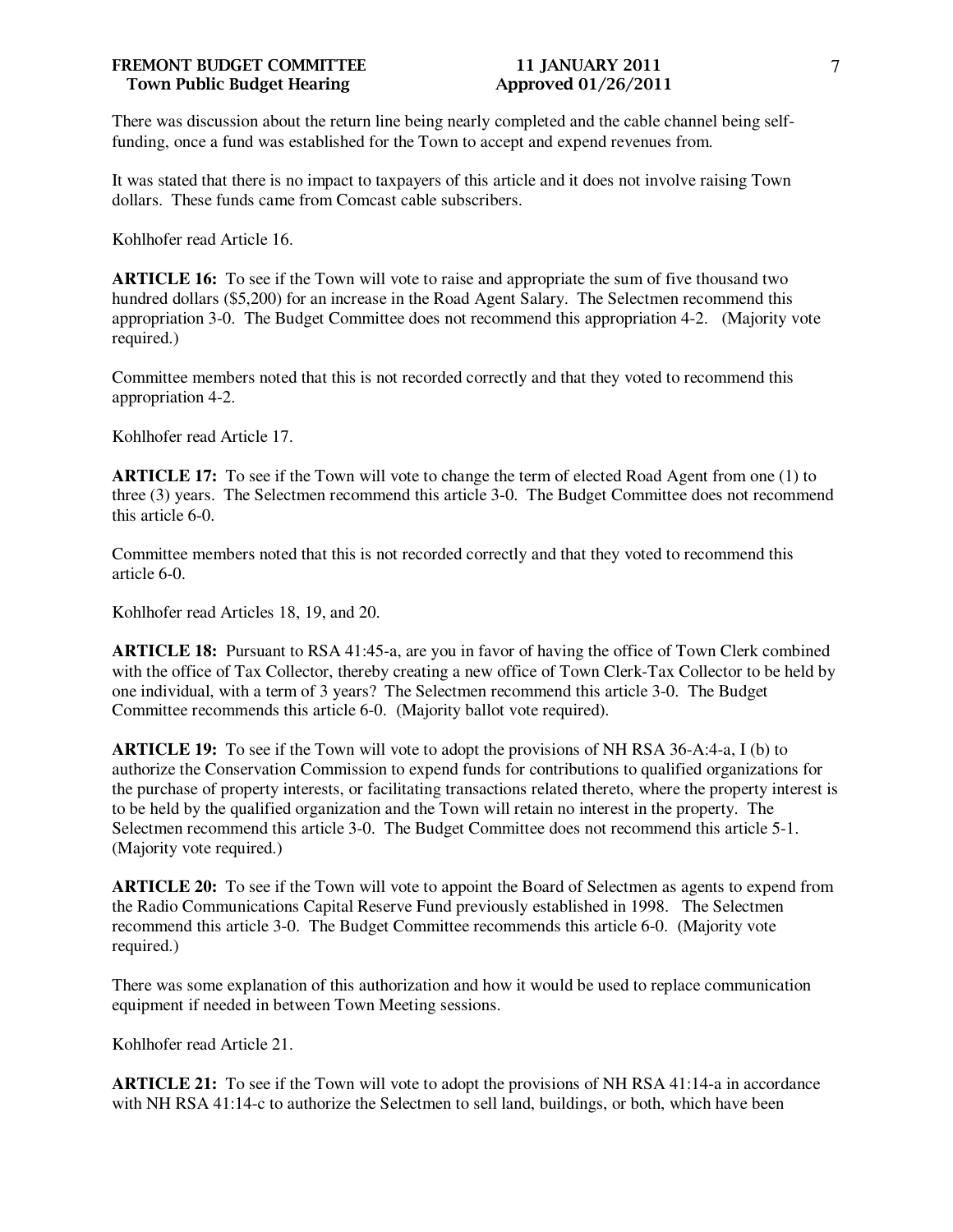acquired by tax deed. The Selectmen recommend this article 3-0. The Budget Committee recommends this article . (Majority vote required).

Carlson had provided some additional detail to the Committee on this article in the earlier recessed session. With that information, motion was made by Keane and seconded by Allore to recommend this Article. The motion passed 7-0.

Kohlhofer read Article 22.

**ARTICLE 22: By Petition:** "Shall the Town of Fremont vote to eliminate the \$3.19 "franchise fee" (tax) that has been placed on all Comcast subscribers bills by the Fremont Selectmen?" The Selectmen do not recommend this article 3-0. The Budget Committee does not recommend this article 7-0. (Majority vote required).

Keith Stanton asked to speak to this Article.

Stanton said he was a member of the Cable Committee renegotiating the contract and that the Committee had an agreement with Comcast that the return line was going to cost \$26,000; and that the Selectmen terminated the Committee about one year prior to the final execution of the contract.

He went on to detail the legality of Franchise Fees versus Franchise Related Costs and that Franchise Fees could not legally be used (citing FCC regulation) for construction of the return line. The contract was briefly reviewed but not separation was clearly located.

This posed questions unable to be answered about the difference and the legality of using those fees for the return line construction, which is an integral part of local access programming and broadcasting.

There was lengthy discussion about the amount of money collected to date in franchise fees (something just over \$105,000) and of that, \$57,600 was designated to pay for the return line construction. Stanton went on to say that he felt there was enough money in the fund to pay for the next eight years of public access and broadcasting needs (duration of the Cable Contract). This included the initial estimate of \$20,000 to purchase video equipment and upkeep the broadcast needs.

It was thought that there was a provision in the Contract to allow the Town to review annually the need for a franchise fee and to terminate it with notice. This could not be located in a brief review of the document.

Keane moved to recommend Article 22. Nygren seconded and the vote was approved 7-0.

Kohlhofer read article 23.

**ARTICLE 23: By Petition:** "Shall the Town vote to rescind the adoption of an Official Budget Committee in accordance with the provisions of the Municipal Budget Act (NH RSA Chapter 32:14)? The Selectmen \_\_\_\_\_ recommend this article \_\_\_\_\_. The Budget Committee \_\_\_\_\_ recommend this article \_\_\_\_. (Majority vote required).

The petition was made available to those who wanted to review it.

Nygren moved not to recommend Article 23. Kohlhofer seconded and the vote was 7-0.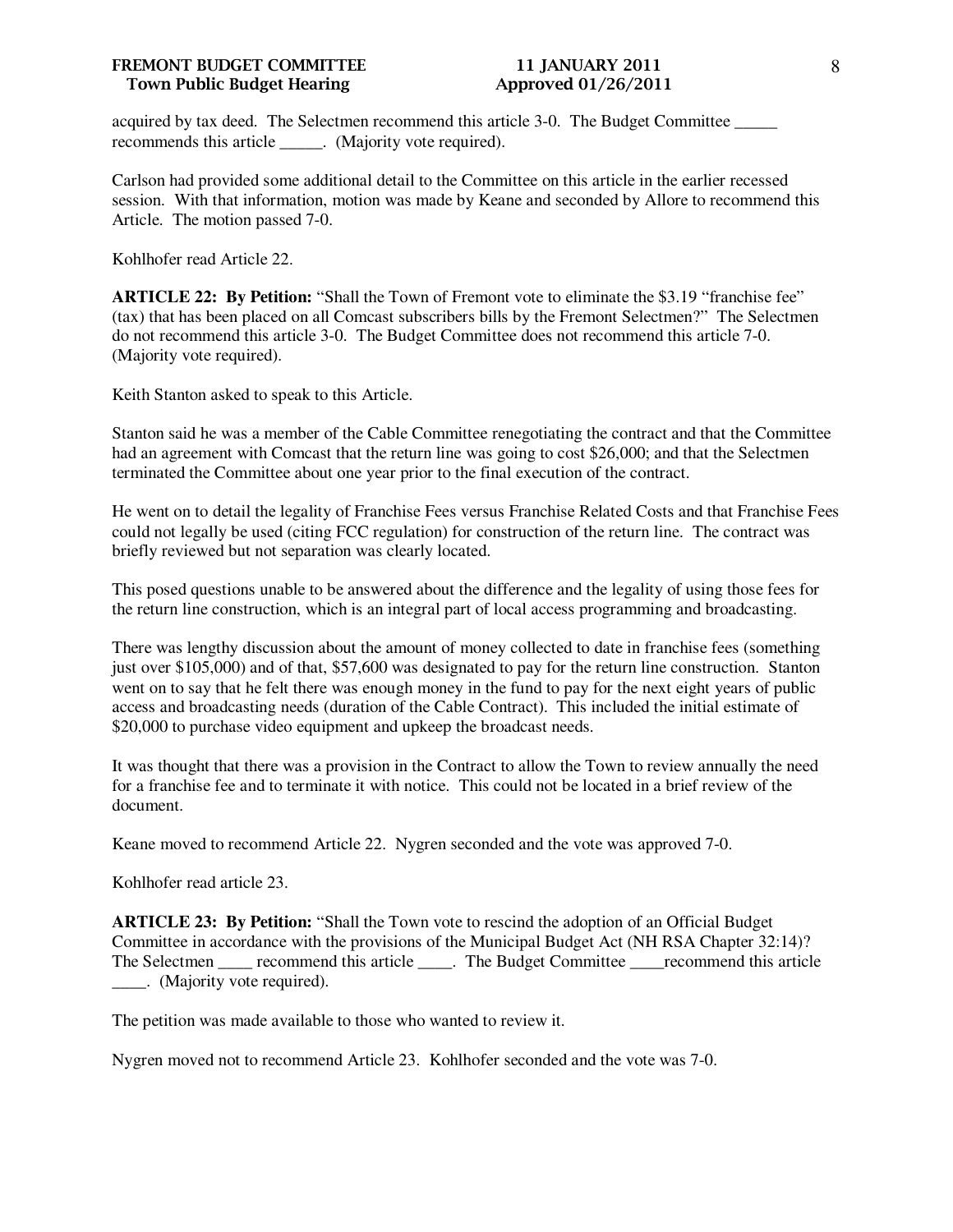**ARTICLE 24: By Petition:** "To see if the Town of Fremont NH will vote to approve the following ordinance:

All entrance onto private property for non-recreational purposes, including but not limited to bio-diversity studies, endangered species or habitat survey's sampling, delineation, and other data gathering projects, whether or not authorized by municipal agencies, boards, or commissions, shall require prior, written notification to the property owner(s) and prior written permission from the property owner(s).

Such notification shall include a specific and complete description of:

- 1. The purpose or reason for accessing the property;
- 2. The date and duration of the requested access;
- 3. Species, land, or environmental features that are being evaluated;
- 4. The way information collected will be recorded and retained;
- 5. The method or methods by which information will be shared with government boards, agencies, other third parties and/or the general public.

Information gathered without permission shall not be recorded, made public, or used for studies and/or grants. Data gathered without permission shall invoke a fine of \$250 per tax parcel payable to the Town of Fremont. The requirements of this ordinance shall not apply to federal, state, or local law enforcement, emergency fire and ambulatory services, local assessment officials, boundary surveys, customary utility activities, or emergency response related to public health or animal control."

The Selectmen recommend this article . The Budget Committee recommend this article \_\_\_\_. (Majority vote required).

The petitioner was not present. Kohlhofer explained some of what he knew of the Article. This included that the State had changed the definition of wetland and that it had dramatically increased the Town's watershed area and reduced the value and utility of property owners land. He said the purpose of the ordinance was to prohibit agencies to come on to private property without first telling you they are coming.

Carlson asked a question about the NH Statute authorizing this and it was not known. Chief Janvrin added that he would need to know about enforcement authority as well.

Keane moved to not recommend the article as written as the Committee did not feel they had enough information to recommend it. Nygren seconded and the vote was approved 6-1 with Kohlhofer voting in the negative.

It was suggested that the petitioner have additional information available for the Deliberative Session.

With no further discussion, the Public Hearing came to a close at 10:00 pm.

The next Budget Committee meeting will be held on Thursday January 13, 2011 at 7:00 pm. At that time the Committee will review School District Petitions; and the School District Public Budget Hearing will begin at 7:30 pm in the main floor of the Fremont Town Hall.

With no further business to come before the Committee at the posted public hearing, motion was made by Nygren to close the Public Hearing and adjourn this meeting at 10:00 pm. St Germain seconded and the vote was approved 7-0.